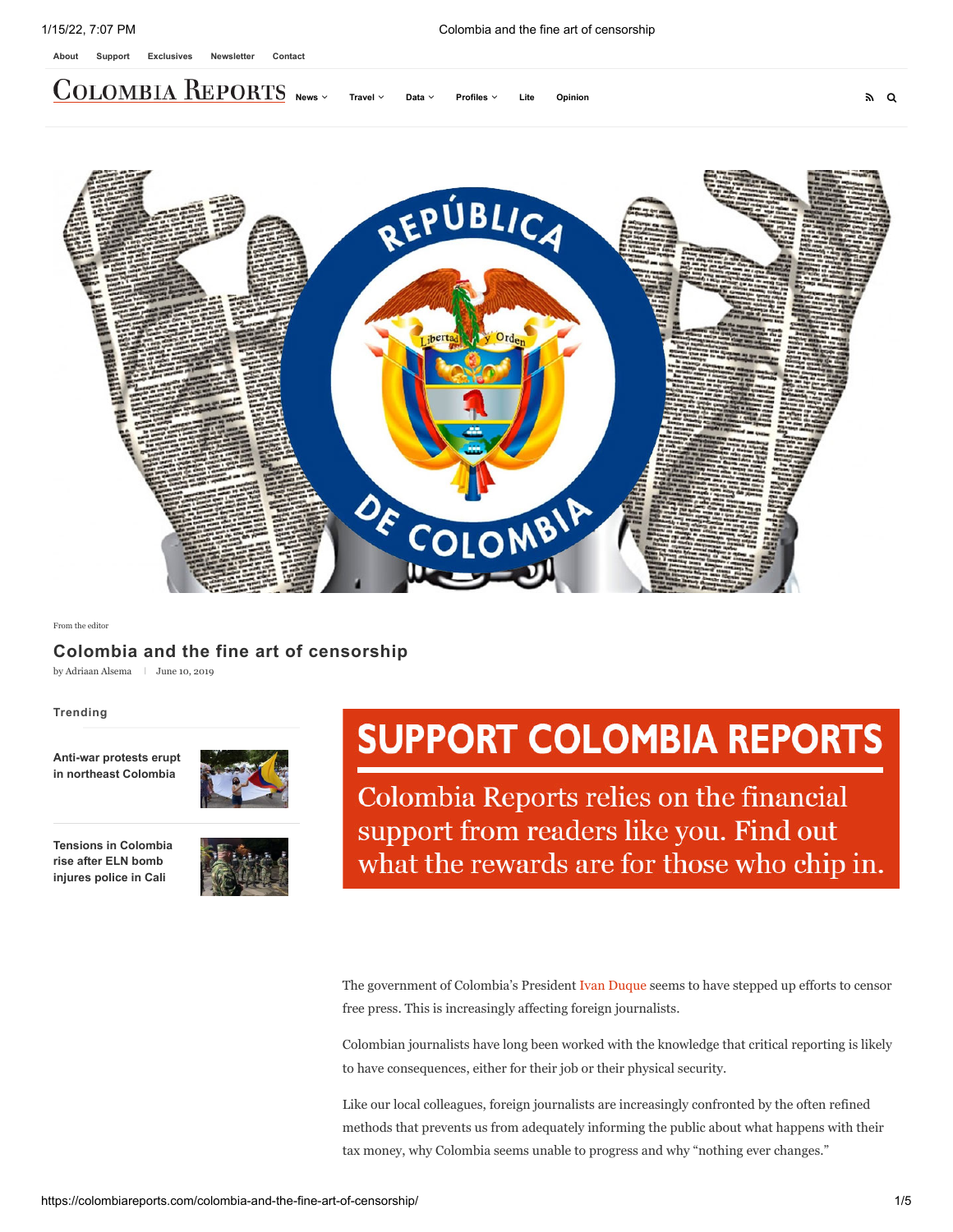#### 1/15/22, 7:07 PM Colombia and the fine art of censorship

*Censorship is not how we tend to imagine it; journalists tied to* **"** *trees with their mouth gagged and their notebook stained with blood. Censorship uses methods that are more elegant, sophisticated and subtle that usually go unnoticed. This is not just an issue for debate between our journalist colleagues in Chapinero. Censorship should concern us all because it silences the voices who reveal what is hidden, and when they are silenced this allows people to walk around with their eyes closed, and stories about how we live in paradise make the rounds while everything is ablaze.*

**[Columnist "La Pulla"](https://www.youtube.com/watch?v=4oQLi1u2Xb8)**

## **Colombia's history of state censorship**

State censorship, the politicization of news media and violence have severely limited reporters' ability to do their work without fear of reprisal since the 19th century when Colombia became a [republic, press freedom foundation analyst Emmanuel Vargas highlighted in a recent op-ed on](https://pacifista.tv/notas/censura-gobierno-colombia-meme-opinion/) news website Pacifista.

**46** The press, above all, requires sustained vigilance, so that under<br>this pretext of freedom of thought the old tendencies of discovered *this pretext of freedom of thought the old tendencies of disrespect and poignancy with which mercenary pens seek the path of the progressives will not reappear.*

## **Three-time President Rafael Nuñez between 1880 and 1886**

*It is prohibited to publish information, news, comments,* **"** *caricatures, drawings or photographs that, directly or indirectly, imply disrespect for the President of the Republic or for the Head of State of a friendly Nation, or seriously compromise the normal development of Colombia's international relations.*

**President Gustavo Rojas in 1949**

*Despite my immense affection with the freedom of expression, this* **"** *very night censorship will be imposed on radio.*

**President Alberto Lleras in 1970**

*I am saddened because these terrorists continue to summon* **"***journalists to cover their actions.*

## **President Alvaro Uribe in 2008**

Press freedom foundation FLIP found that also last year state officials engaged in more acts of aggression to media workers than all the country's drug traffickers and guerrillas combined.

**[Colombia's state: more than twice as aggressive against press than all narcos and](https://colombiareports.com/colombias-state-more-than-twice-as-aggressive-against-the-press-than-all-narcos-and-guerrillas-combined/) guerrillas combined**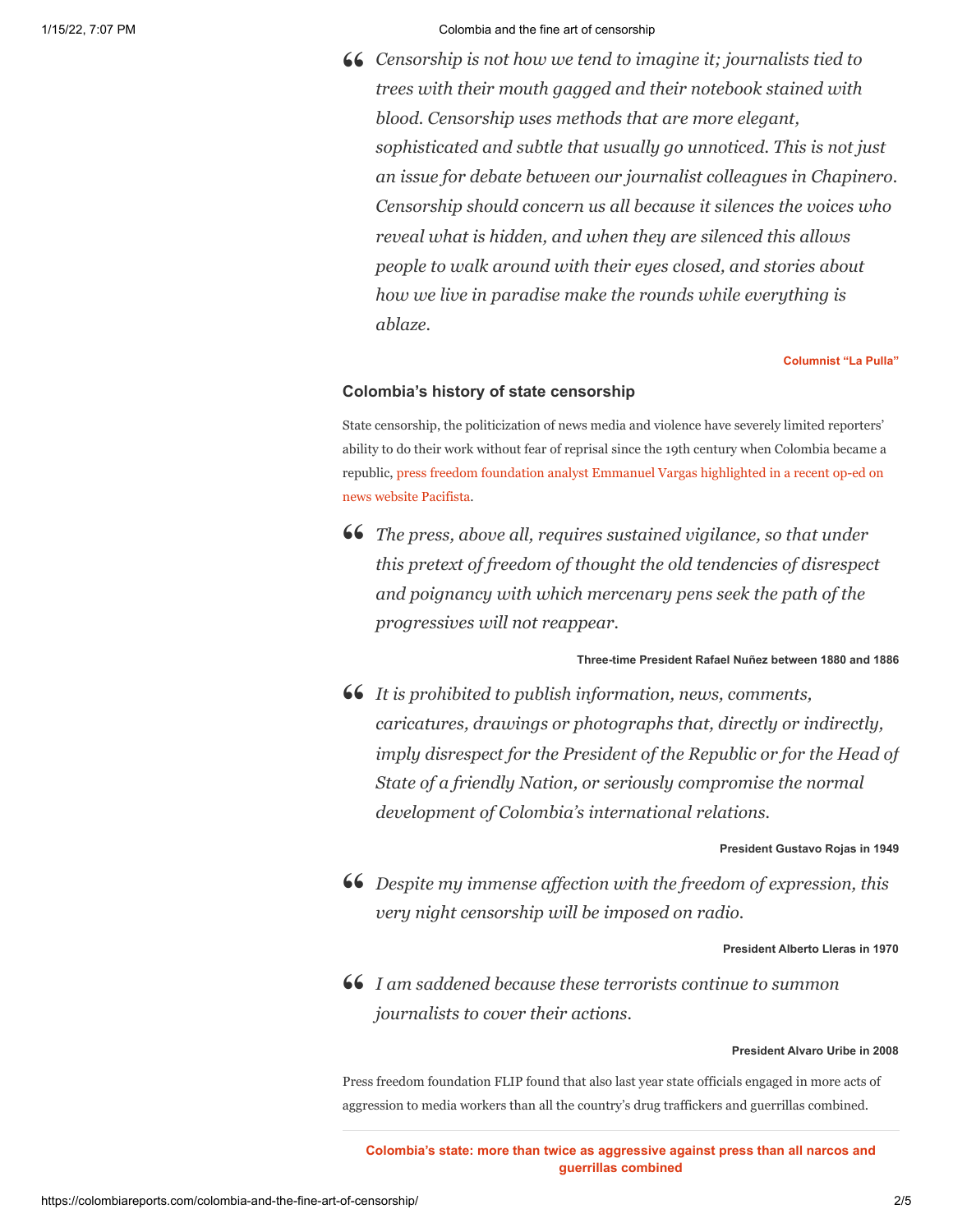## **The traumas left by violence**

The murders, sacked colleagues, death threats and judicial harassment that became common during the armed conflict have traumatized journalism and continues to serve as a constant reminder of the risks that come with doing a job that often doesn't even pay well.

Those who have dared to speak truth to power, be it in government or outside the law, have lost their jobs or have had to give up their private life and live with bodyguards while their families are in exile.

**Gonzalo Guillen***: I have nine bodyguards and two armored cars.* **"***The killing of journalists in Colombia became so common that the state was forced to commit itself with the international community to protect unionists, journalists, human rights defenders, etc.* **Interviewer***: What is the cost for your family to live like this?* **Gonzalo Guillen***: It's terrible. Let's put it like this. I live by myself. My family isn't in Colombia and I'm also not telling where they are.*

**Interviewer***: But they had to leave the country for their security?* **Gonzalo Guillen***: Basically, yes.*

#### **Interview with senior journalist Gonzalo Guillen**

The ongoing murders, death threats, judicial harassment, spying and other criminal activity have virtually silenced the news media in Colombia; more than half of the country doesn't have access to local news, mainly because it's too dangerous to simply inform the communities.

**[See nothing, hear nothing: more than half of Colombia left without local news](https://colombiareports.com/see-nothing-hear-nothing-more-than-half-of-colombia-left-without-local-news/)**

#### **Corporate corruption**

This climate of censorship is worsened by Colombian media publishers' family and business ties to politicians, political parties, economic powerhouses and criminal activity whose power journalists are supposed to monitor.

To make matters worse, Colombia's media are largely dependent on advertising that is largely coming from government propaganda budgets and has often come from businesses later dismantled as criminal organizations.

Fortunately, this has never been an impediment for foreign journalists and media, who are increasingly reliant on their readers or corporations that have little to do with the dirt in Colombia.

## **[More than half of Colombia's media reliant on state propaganda funds](https://colombiareports.com/shady-propaganda-contracts-contaminate-more-than-half-of-colombias-media/)**

## **NEW: Targeting the foreign press**

With Colombia's press largely coerced, and journalists in general no longer able to freely speak truth to power, foreign journalists and media have become increasingly important in informing Colombians about current events.